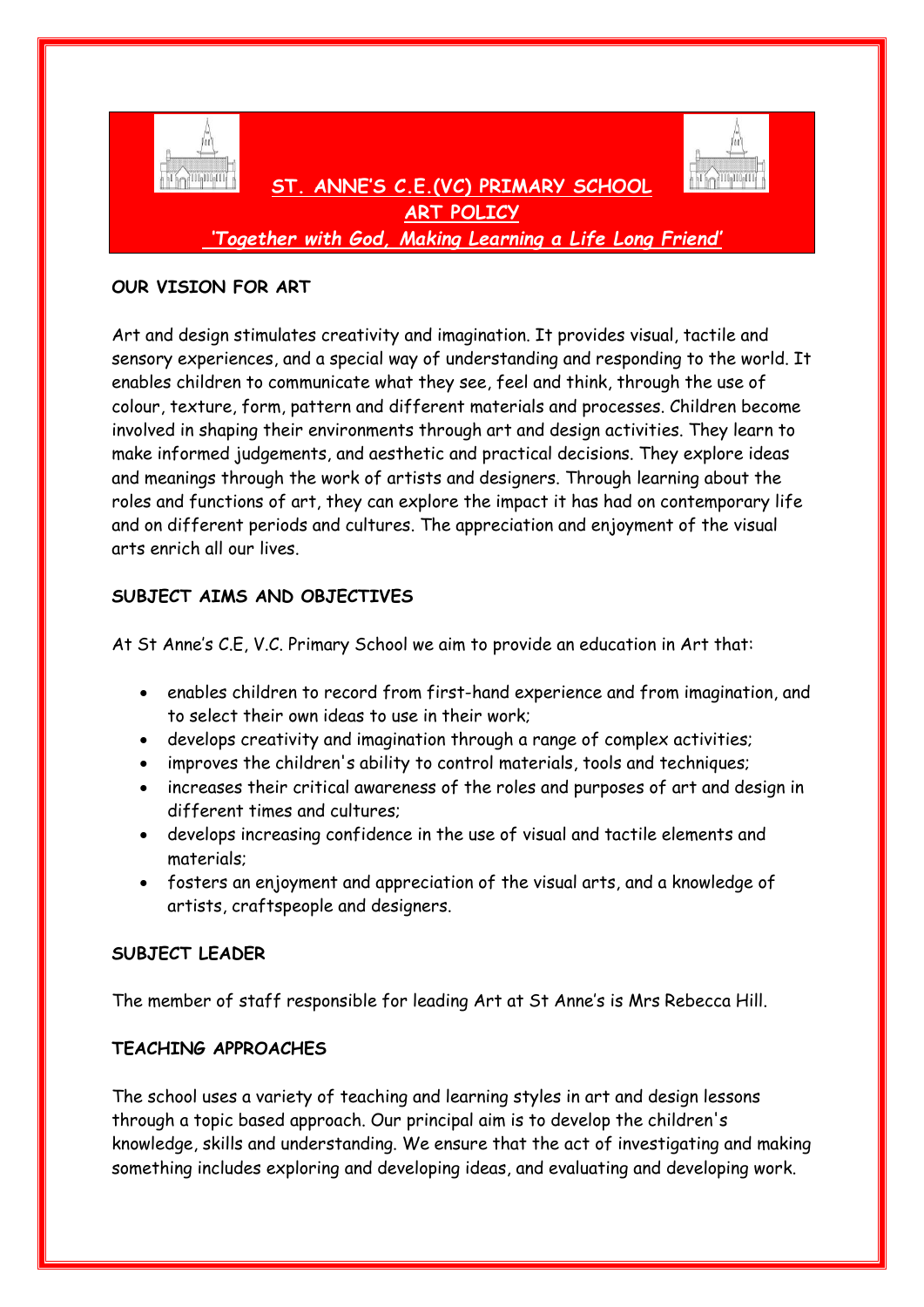Children are encouraged to evaluate their own ideas and methods, and the work of others, and to say what they think and feel about them.

We recognise the fact that we have children of differing ability in all our classes, and we provide suitable learning opportunities for all children by matching the challenge of the task to the ability of the child. We achieve this through a range of strategies:

- setting tasks that are open-ended and can have a variety of responses;
- setting tasks of increasing difficulty, where not all children complete all tasks;
- providing a range of challenges with different resources;
- having more adults support the work of individual children or small groups.

We celebrate children's work through classroom displays, exemplar files, sharing work and locally within the community.

### **PLANNING**

Art and design is a foundation subject in the National Curriculum. At St Anne's C.E. V.C. School, we use the thematic/topic approach as the basis for our curriculum planning in art and design. At St Anne's School we use the national curriculum as the basis for our curriculum planning Art. We have adapted the National Curriculum to our local circumstances along with use of the Success Criteria in Art 2018 document. These plans define what we will teach, and ensure an appropriate balance and distribution of work across each term.

We plan the activities in art and design so that they build on the children's prior learning. While we give children of all abilities the opportunity to develop their skills, knowledge and understanding, we also plan progression into the Art Success Criteria skills document, so that there is an increasing challenge for the children as they move up through the school.

# **CONTRIBUTION OF ART AND DESIGN TO THE DEVELOPMENT OF SMSC EDUCATION**

The teaching of art and design offers opportunities to support the social development of our children through the way we expect them to work with each other in lessons. Groupings allow children to work together, and give them the chance to discuss their ideas and feelings about their own work and the work of others. Their work in general helps them to develop a respect for the abilities of other children, and encourages them to collaborate and cooperate across a range of activities and experiences. The children learn to respect and work with each other and with adults, thus developing a better understanding of themselves. They also develop an understanding of different times and cultures, through their work on famous artists, designers and craftspeople.